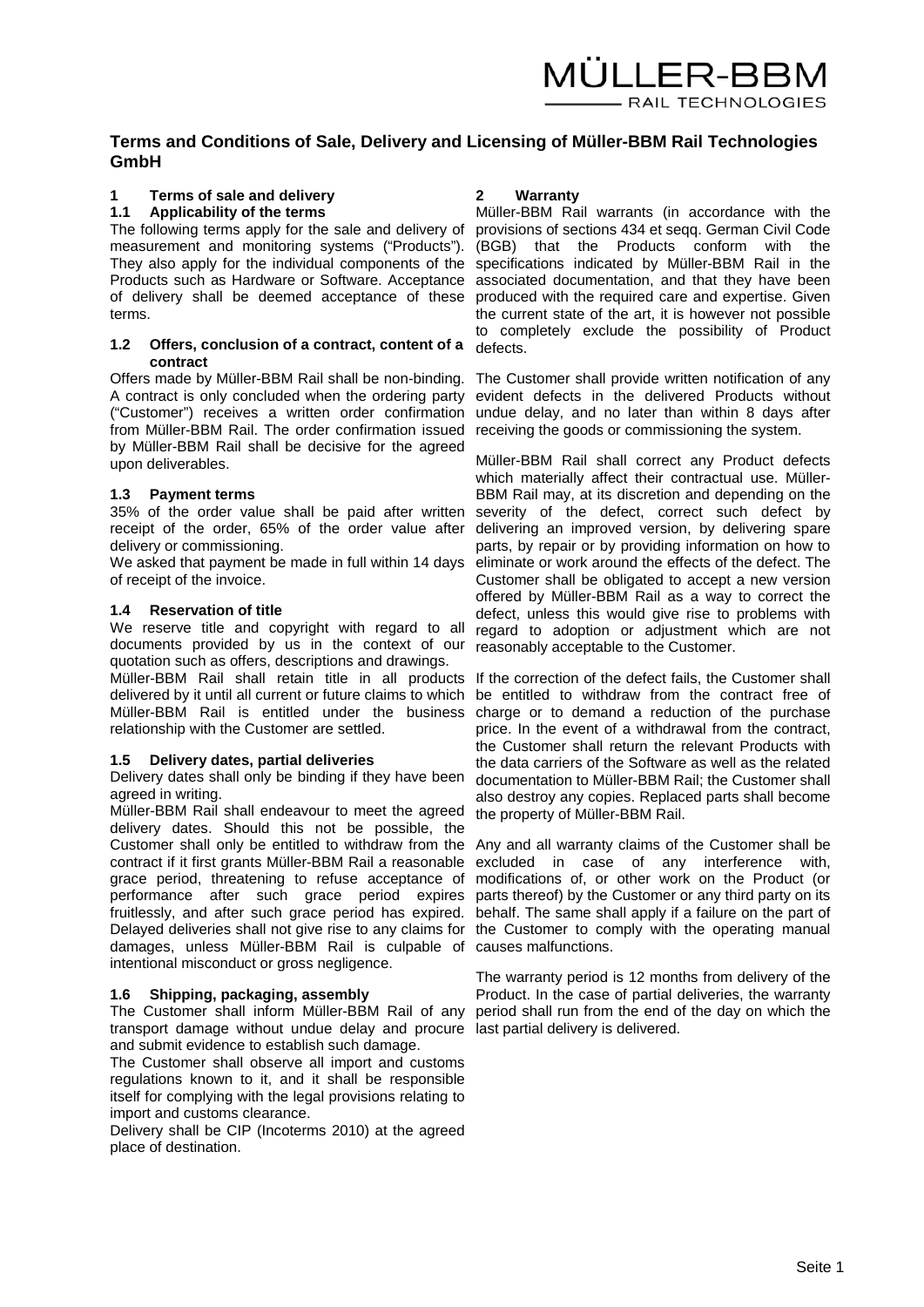

#### **3 Liability**

Müller-BBM Rail shall be liable for damage caused by the absence of characteristics guaranteed by it, as well as for any damage caused by Müller-BBM Rail through gross negligence or intent.

Müller-BBM Rail shall not be liable for damage caused through slight negligence. However, Müller-BBM Rail shall be liable for slight negligence breaches of essential contractual obligations due to direct damage decompile the Software, nor shall it remove individual to property and direct financial losses; such liability shall be limited to an amount equal to double the German Copyright Act (UrhG) shall remain Product price paid by the Customer. Damages for unaffected. injury to life, body or health shall be limited to  $\epsilon$  1.5 million. These amounts are covered by our professional liability insurance.

Müller-BBM Rail shall not be liable for indirect and consequential damage caused by negligence (this concerns in particular lost profits and loss of production). In other regards, payment of damages shall be limited to no more than  $\epsilon$  1 million.

For other (uninsurable) damage, our liability shall be capped at the amount of the purchase price.

If liability claims are asserted against us, we shall be entitled to undertake the remediation of the damage.

Müller-BBM Rail shall not be liable for the recovery of data, unless Müller-BBM Rail has caused the loss of such data by gross negligence or intent, and the Customer has ensured that such data can be reconstructed with reasonable effort from data resources provided in a machine-readable format.

The Customer understands that it is required, in its own interest, to minimise potential losses and that this includes the requirement to back up its data in regular intervals, and, in the event of a suspected Software error, to take all reasonable additional security measures.

# **4 Licence terms relating to the licensing of Software of Müller-BBM Rail – rights of use**

# **4.1 General rights of use**

By purchasing Software licenses, the Customer acquires (for a fee) a non-exclusive right (licence) to use the purchased Software provided by Müller-BBM Rail, unlimited in time.

The licence grants the Customer use of the Software within the bounds of normal use. This includes installing the Software, loading the Software into the main memory, and operating the software.

Upon violation of these terms, the right of use shall be cancelled automatically.

The licence does not cover any other types of use. The Customer is in particular not allowed to modify, translate or reproduce the Software (not even in part or temporarily), regardless of how and by what means this is accomplished. Printing the program code is also considered illegal reproduction.

The Customer shall not reverse-engineer or program parts. In other regards, sections 69d, 69e

Should Müller-BBM Rail initiate termination of the usage right for a justified reason, the Software and any copies that have been made must be deleted, and the relevant documentation destroyed.

The source code will not be provided as part of the delivery.

Software from Müller-BBM Rail may contain thirdparty software. The license rights of these third-party companies shall continue to be in force under these licensing terms.

#### **4.2 Single-user licence**

Depending on the Product, the single-user licence is permanently assigned to a workstation or protected by a dongle. In the first case, the Customer may use the Software on the permanently assigned workstation, otherwise by connecting the dongle.

For permanently assigned workstations, the customer may switch to a new workstation if for example the existing workstation is replaced with a new workstation. In order to use the provided Software simultaneously on an additional workstation, an additional licence fee shall be paid.

The single-user licence is the default case, and applies in all cases where the offer does not expressly indicate one of the other scenarios.

#### **4.3 Flow licence**

In conjunction with a network server, the flow licence enables the use of a licence within a network from different workstations.

The simultaneous use from several workstations requires a corresponding number of flow licences.